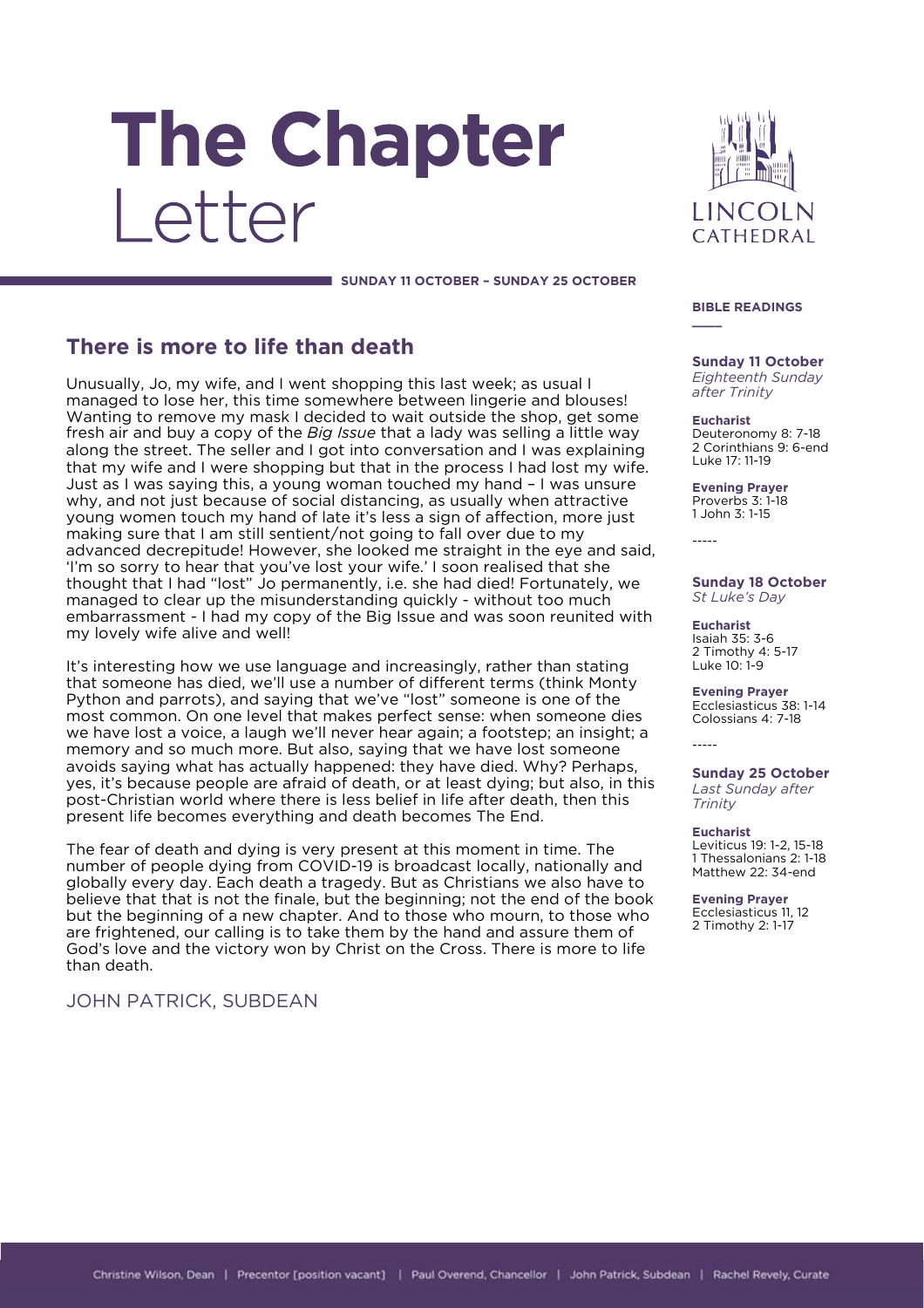**\_\_\_\_**

### **Change of time for Sunday Eucharist from 9.30am to 10am, from Sunday 1 November.**

This is to enable the choristers to rehearse on Sunday morning instead of having to stay late after a long school week on Fridays.

It is not possible to rehearse in the mornings at present due to current restrictions on social distancing.

Thank you to all those who contributed to the ballot.

The vote was

Yes to the change: 83 No stay the same: 14

Please note that the reintroduction of a Mattins service and some weekly midday Communions is currently under consideration. It will need careful planning and we hope to have an update soon.

### **Harvest**

We will be celebrating Harvest at our 9.30am Eucharist this Sunday as we give thanks to God who crowns the year with goodness and gives us the fruits of the earth in their season. With no County Harvest Festival this year due to the current restrictions on gatherings, we will offer our prayers for all who cultivate the fertile fields in Greater Lincolnshire and for those who bring in the harvest of the sea.

As part of our expression of gratitude for the food security we enjoy we are supporting LINCON COMMUNITY LARDER in their mission to provide emergency food parcels to families and single people who face a crisis in their lives. Most of their customers are either unemployed, employed on minimum wage and/or a zero hours contract (leaving little or nothing to put by for an emergency) or unable to work at all due to illness or disability.

If you feel able to help, please bring items to place in the food hamper located near the front desk

The most useful donations include:

Jam/Marmalade/Honey | Tinned Fruit |Tinned rice pudding | Tinned meats eg. Minced beef, stews, curries, meatballs | Hot dogs | Tinned tuna | UHT Milk, semi skimmed | Sweetcorn | Tinned carrots | Tinned peas | Tinned tomatoes Tinned potatoes | Weetabix | Pasta sauces |Small jars of coffee | Sweet biscuits.

Please could we ask that the donations are not out of date.

# **Worship cont**

**\_\_\_\_**

#### **All Soul's Day – Monday 2 November 5.30pm Eucharist for the Commemoration of the faithful departed**

This year, due to Covid restrictions, we are unable to invite you to simply add names to a written list.

If you would like a loved one remembered on that day please email the vergers office: [Paul.Birkinshaw@lincolncathedral.com](mailto:Paul.Birkinshaw@lincolncathedral.com) Or write the details in clear handwriting on a

slip of paper and post in the box that will be at the back of the cathedral as you leave on Sunday.

# **Remembrance Sunday**

Our annual service of Remembrance will be taking place this year, but as you would expect given the current circumstances, it will be a much smaller affair than usual.

There will be **60 pairs** of tickets available, and to make things as fair as possible these will be available by ballot. To be included in the ballot please place your name and contact address and phone number in an envelope clearly marked Remembrance Service and return to the Vergers Vestry by 31 October. Those that have been successful will be sent tickets by post.

# **Stillpoint**

Stillpoint will meet on Saturday 10 October in the retro-choir from 9am to 9.45am. Entrance via the Judgement Porch.

This is a time of guided silent prayer where we can be aware of the presence of God. By being still before God we offer up ourselves, to listen to him, to gaze at the wonder and mystery of our world, to refresh and renew ourselves in his presence.

We wait in silence trusting that God is and that whatever life throws at us, whatever happens in our world, we are loved by God. Led by Revd Ann Mazur.

Future dates for Stillpoint: 9.00am-9.45am. Saturday 7 November Saturday 5 December Saturday 9 January